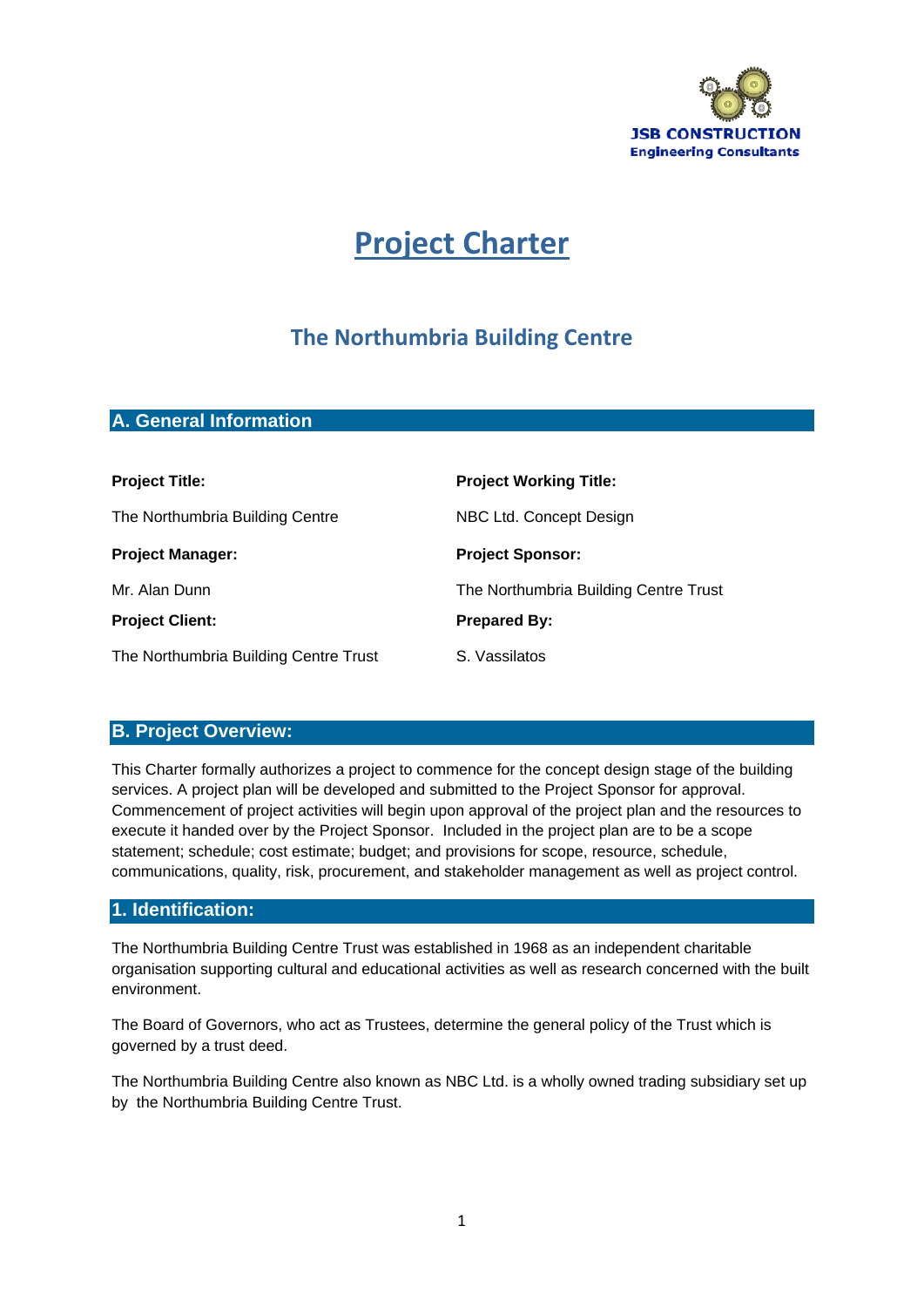

#### **2. Project Background:**

The Northumbria Building Centre also known as NBC Ltd. is a wholly owned trading subsidiary set up by the Northumbria Building Centre Trust with the view to providing a unique educational and cultural centre for the built environment in order to generate a new source of income.

The centre is located in the north-east of England on land provided by the University of Newcastleupon-Tyne.

#### **3. Purpose/Business Need:**

Due largely to poor performance of the investment portfolio in the last two years, the Trust has seen the level of both income and charitable donations reduced.

To offset this down turn the Governors have decided to utilise funds from the trust to create a wholly owned trading subsidiary, the Northumbria Building Centre Ltd: from which, as 100% shareholders, NBC Ltd will contribute to the Trust through the Gift Aid Scheme.

It is envisaged that in five years visitor levels will reach between 30-50,000 people per annum.

## **4. Project Scope:**

The boundaries of the project are limited to providing:

- Mechanical services
- Electrical services
- Public health services
- Fire protection
- Renewable technology
- Improving the u-values of the current building envelope

#### **5. Project Objectives:**

In business terms, the project aims to:

- Provide a new source of revenue by attracting local residents, members of the building, construction and building services professions, educational groups.
- Be a venue for courses, conferences and seminars.
- Attract 10,000 visitors in the first year, with about 1,300 a month during the summer and then levels are predicted to rise to between 30-50,000 visitors annually after five years.
- Hold programmes for schools and colleges.
- Provide educational activities,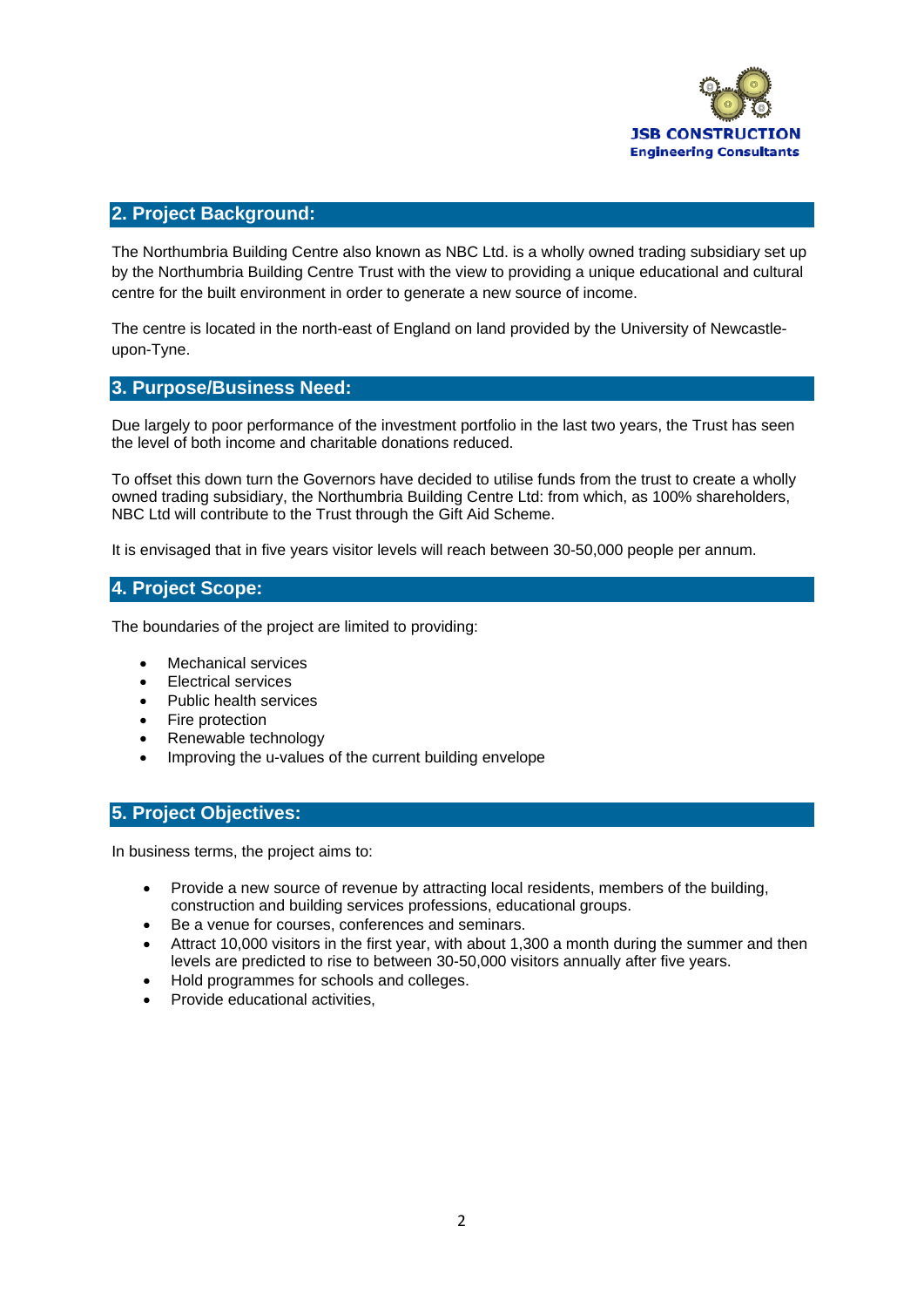

In technical terms the centre endeavours to:

- Provide an example of good building practice.
- Achieve a good BREEAM rating.
- Showcase the use of renewable energy and sustainable practices.
- Be a bespoke centre where materials, products and equipment for the building, construction and building services industries are displayed.
- Include a library for manufacturers' and suppliers' literature and products and equipment both from the UK and abroad.
- Have a comprehensive information retrieval system based on the latest information technology techniques for the research and location of materials.

#### **6. Sponsorship and Ownership:**

The project is sponsored by The Northumbria Building Centre Trust and final product ownership will belong to the same, Northumbria Building Centre Trust.

#### **7. References:**

This document should be read in conjunction with the following documents:

- The Scope Statement
- The Work Breakdown Structure
- The Procurement method
- The wider stakeholders
- The RIBA stages and ACE services

## **8. Terminology:**

NBC Ltd means the Northumbria Building Centre Limited.

#### **C. Project Approach Section:**

The Project shall be approached in the following manner, following the RIBA stages:

- Pre-Planning,
- Conceptual Design Stage,
- Schematic Design Stage.
- Design Development Stage,
- Construction Drawings (or Contract Documents), and Construction Administration.

## **1. Project Deliverables and Quality Objectives:**

- A design and construction programme and information.
- The project team list
- An energy statement for planning submission according to the energy strategy
- An M&E and renewable design development report.
- Design development report signed –off by the client.
- Procurement methods
- Scope Statement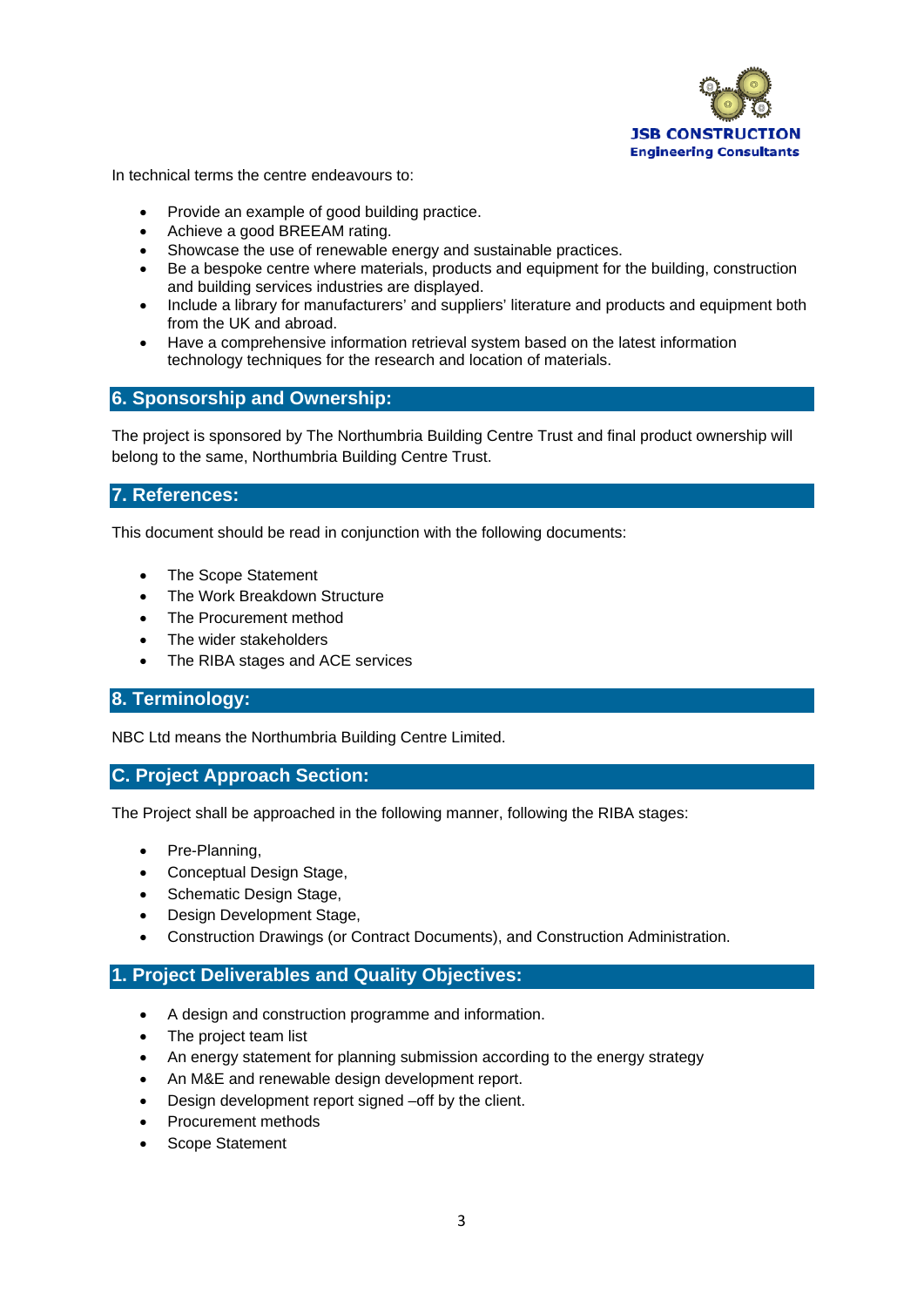

- The Work Breakdown Structure
- Cost plan for M&E and renewables.
- List of the wider stakeholders
- Risk assessment of the design.
- Information on life cost studies.
- Detailed schematic drawings
- Design drawings showing space required for services in risers and floor/ceiling voids.
- Technical design report signed-off.

#### **2. Organisation and Responsibilities:**

#### **Project Team**

Project manager **Architect** Structural Engineer **Suppliers Utilities Contractors** Local authorities Government agencies **Consultants** 

## **3. Project Responsibilities and Resources:**

A pro-forma following the BSRIA's published pro-forma is to be kept where the project status and responsibilities shall be indicated and the date added. The pro-forma may be amended where appropriate.

The project manager supported by his staff: an assistant, a document controller and a secretary will be based on site in the site office. Each shall be provided with a computer, a desk and a chair. Two of the computers will have additional software such as Autocad and MS Project while the remaining two will have the standard software for general office work. A telephone network with four telephones will be provided along with an A0/A1 and an A3 printer, a fax machine, a digital camera and a scanner. Stationary will also be provided. A male and female toilet will be provided and a small fridge, a toaster and a kettle will also be provided along with 4 mugs, 4 plates and 4 side plates. A set of teaspoons and a table are also to be provided.

## **4. Risk Management:**

The Construction Design and Management Regulations (CDM 2007) will be adhered to and in addition a risk register following the BS EN 31010:2010 and ISO 31000 guidelines shall be kept. As well as having a risk analysis carried out, a project risk register will be kept. The register will have a risk management checklist subdivided into the following categories stating the action taken to mitigate risk and the date.

- Third party risk
- Client risks
- Site control risks
- Design team risks
- Construction team risks
- Other risks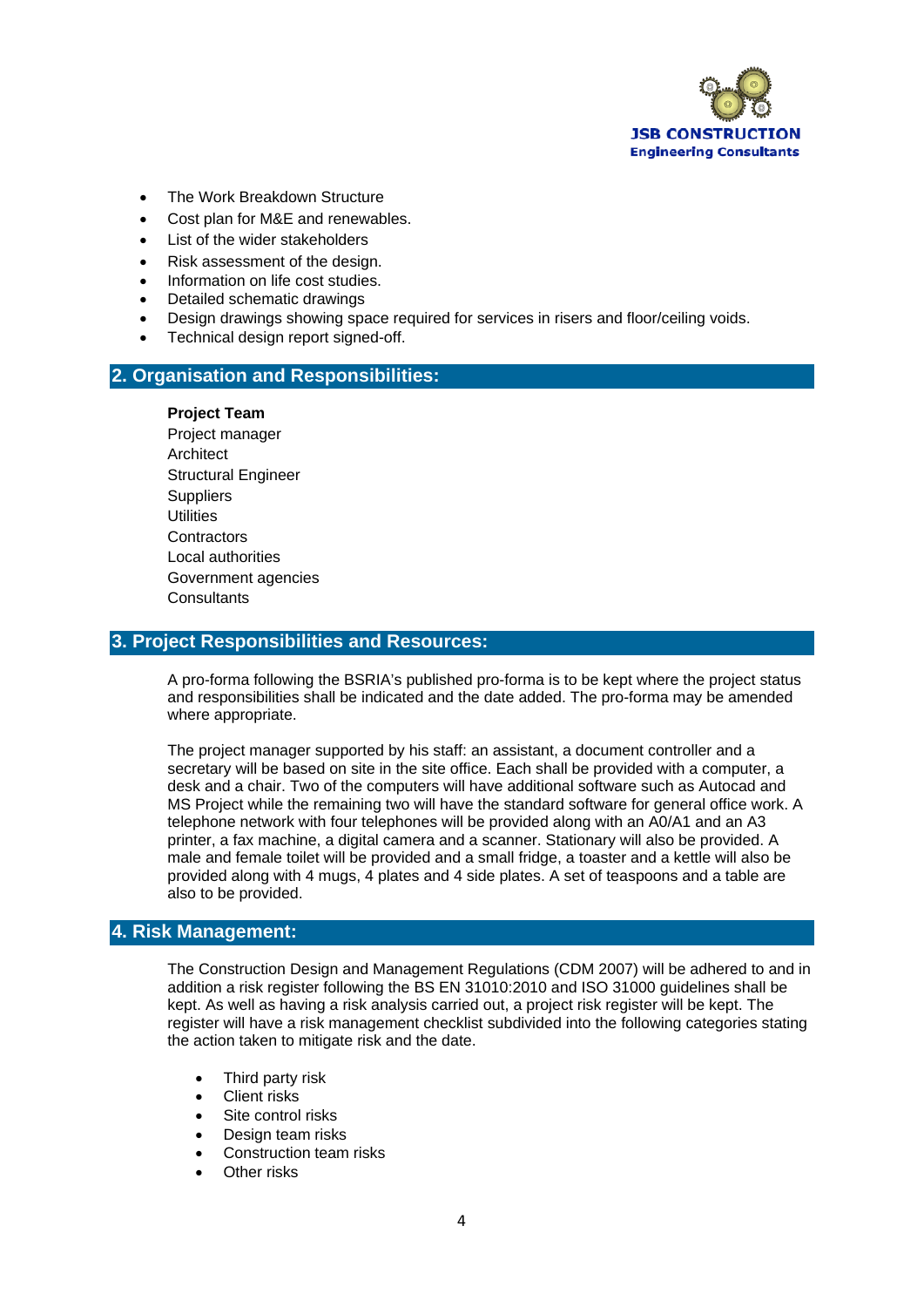

## **5. Process Options and Deviations:**

The Project Management Methodology used will be in accordance with the PMBOK guidelines. The Systems Development LifeCycle Methodology used will be the waterfall method where the progress flows like a waterfall from the top to the bottom. See figure 1 below.



Figure 1.

#### **6. Process Stages:**

The project life cycle will go through the following stages:

Initiation Planning **Execution Closure** Monitoring

#### **Initiation:**

The project will begin by documenting a business need, feasibility study, terms of reference, taking on board a team and setting up a Project Office.

#### **Planning:**

This will entail creating a project plan, resource plan, financial plan, quality plan, acceptance plan and a communications plan.

#### **Execution:**

Here the deliverables will be built and strict control of the project delivery, scope, costs, quality, risks and issues will be kept.

#### **Closure:**

This will involve the winding-down of the project by releasing staff, handing deliverables over to the client and completing a review.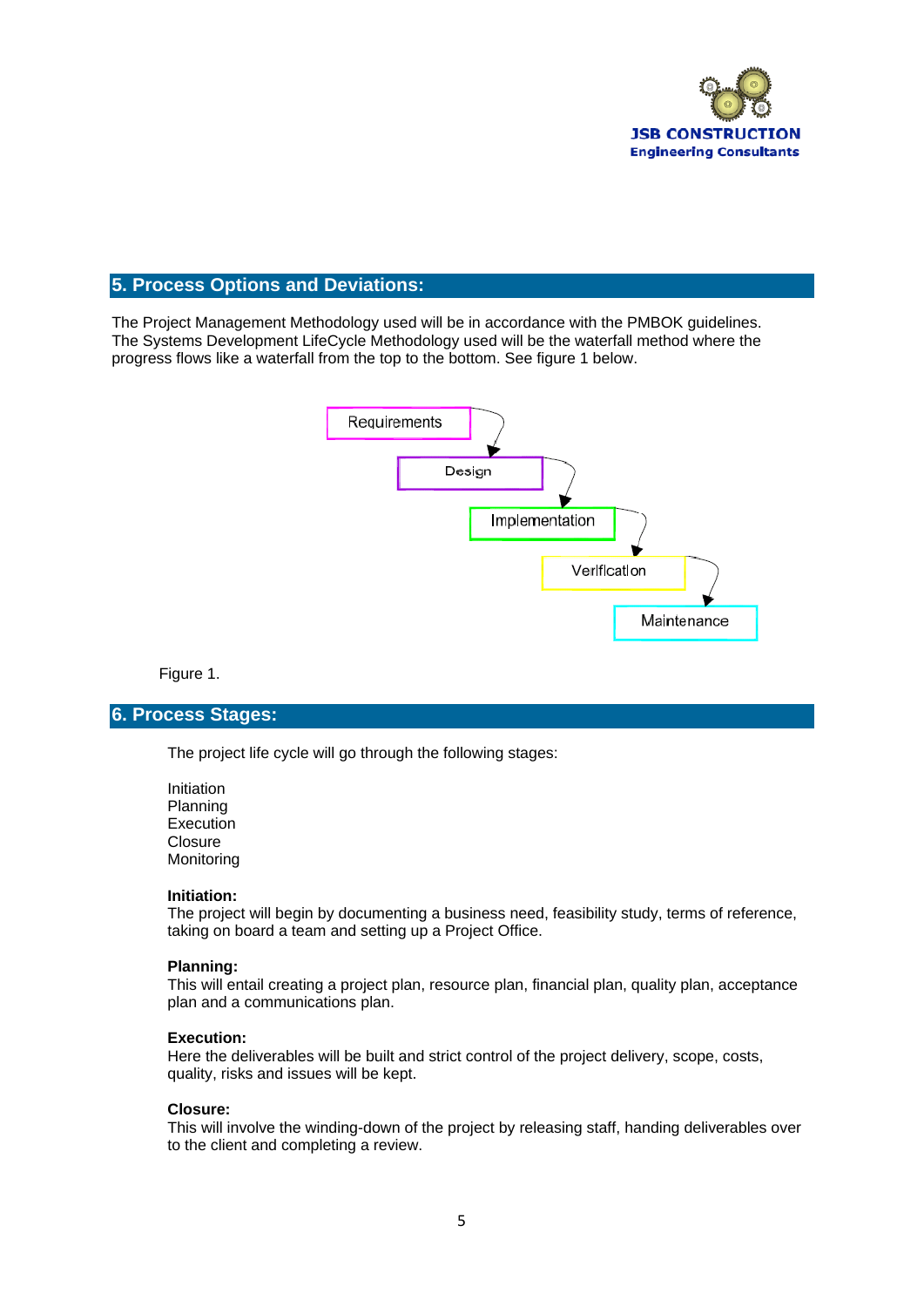

# **7. Project Control:**

The following project team communication routes shall be adhered to throughout the project. See figure 2.



figure 2.

The method and processes implemented to track the projects progress would be cost and schedule as defined by PMBOK during the project execution phase making use of precedence diagrams, resource levelling and using PERT analysis.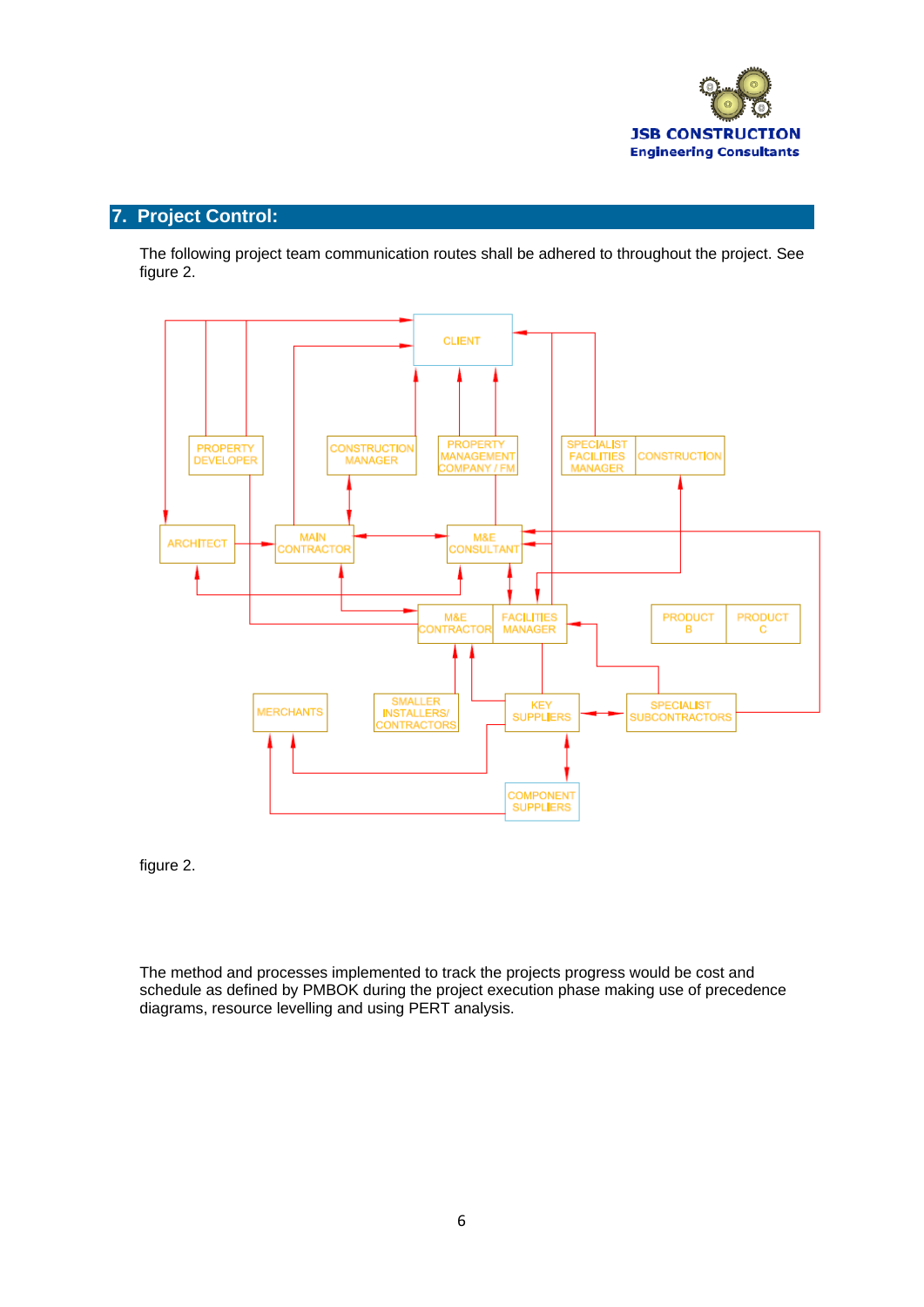

# **8. Project Schedule:**

High level schedule for the project indicating the Work Breakdown Structure.



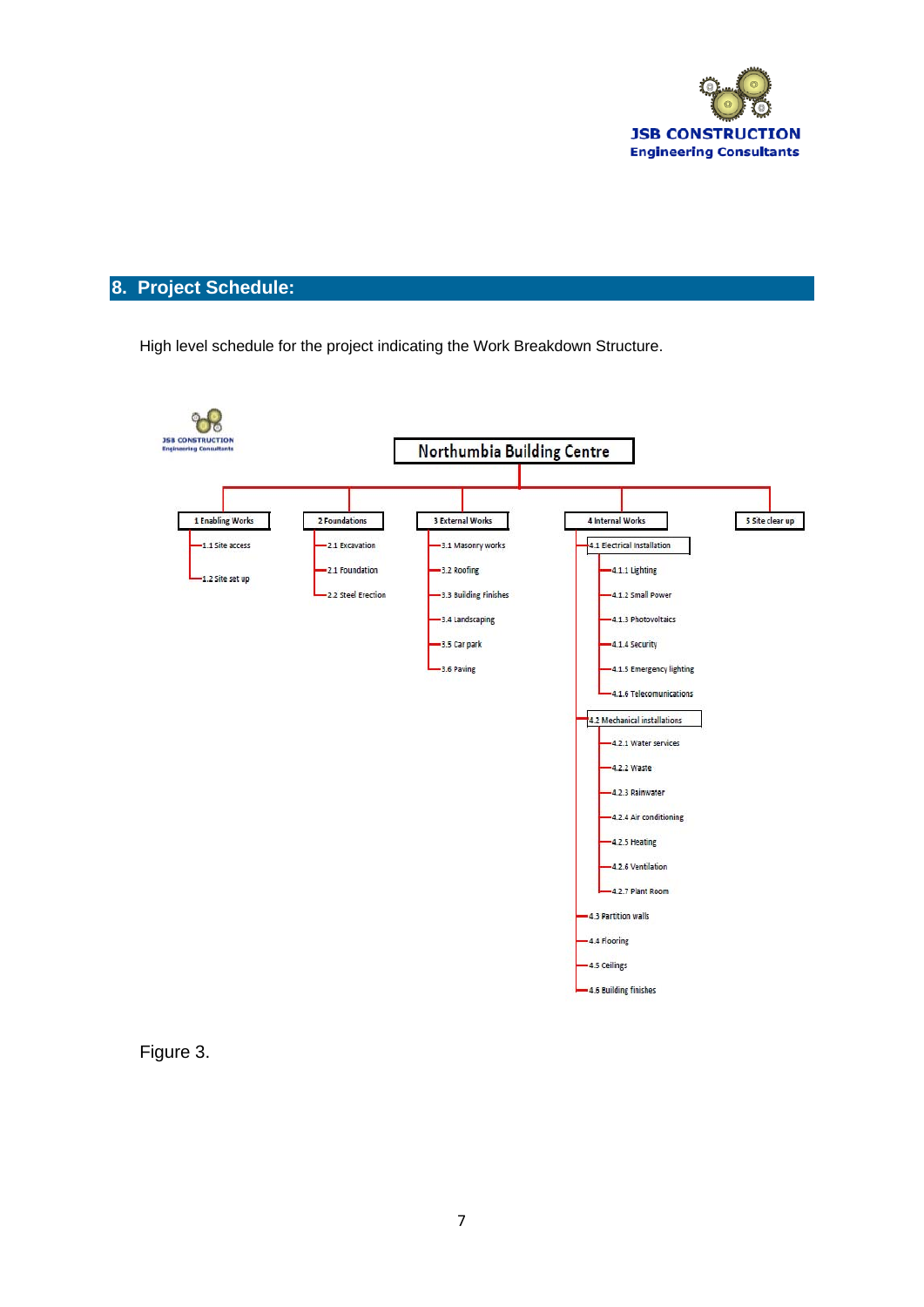

### **D. Approval Section:**

**Project Team:** Project manager, Architect**,** Structural Engineer**,** Suppliers**,** Utilities**,** Contractors, Local authorities, Government agencies and Consultants.

#### **Project Charter Approval Form**

**Project Name:** The Northumbria Building Centre

#### **Project Manager:**

By signing, this document, the individuals mentioned below formally indicate their agreement and acceptance of the Project Charter and their commitment to the project and end product.

I have reviewed the information contained in this Project Charter and agree.

| <b>Name</b> | <b>Signature</b> | <b>Date</b> |
|-------------|------------------|-------------|
|             |                  |             |
|             |                  |             |
|             |                  |             |
|             |                  |             |
|             |                  |             |
|             |                  |             |
|             |                  |             |
|             |                  |             |
|             |                  |             |